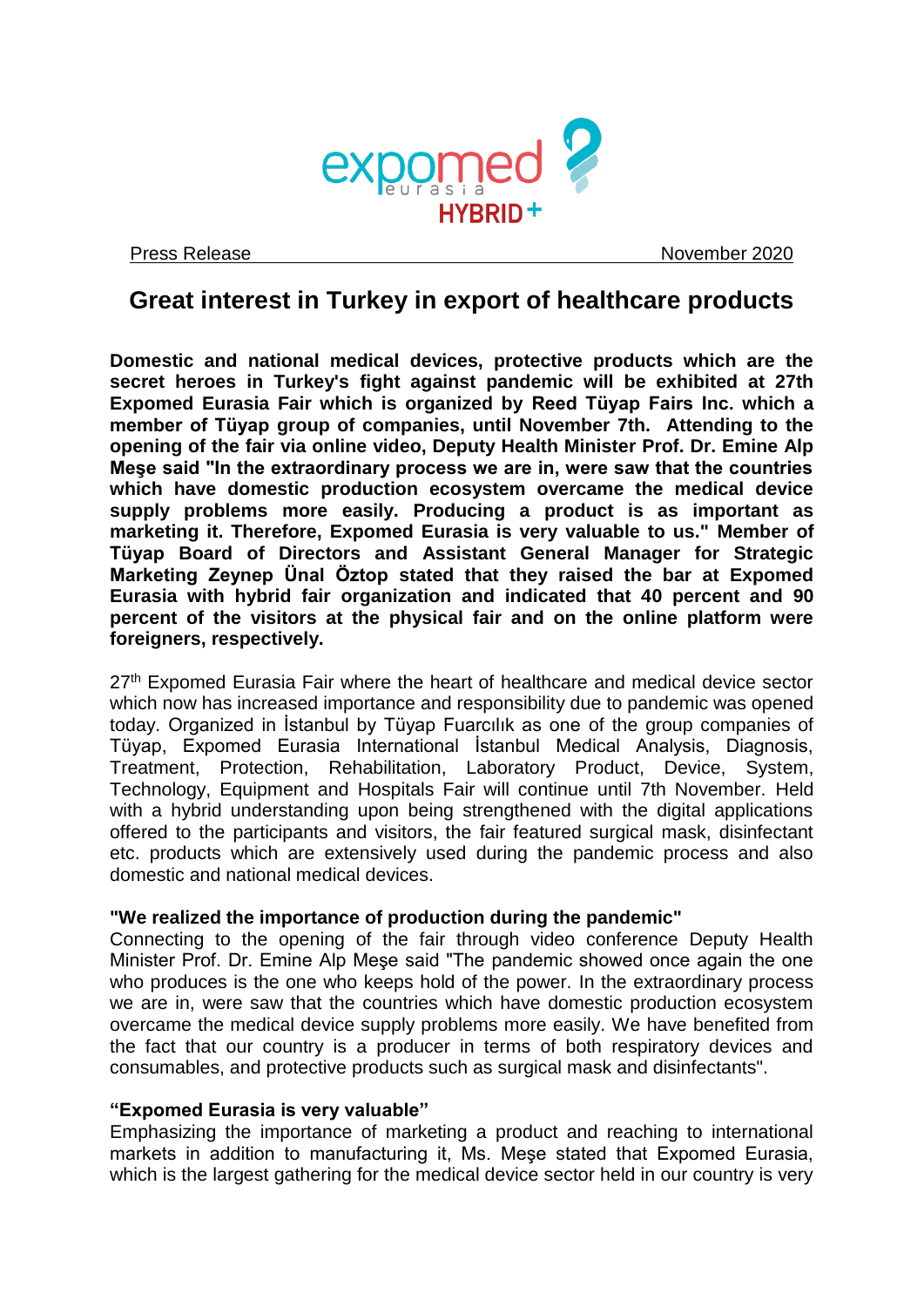valuable for this reason. Highlighting that they are placing importance to publicprivate sector and university cooperation for the development of the sector Prof. Dr. Emine Alp Meşe said: "Medical device sector is an innovative, dynamic, multidisciplinary sector with the advancing technology and it is a very important sector for safeguarding and improving public health and also for sustainability of healthcare services. Acquiring a major share as a country in the medical device market which has reached to 400 billion dollar volume globally is possible through supporting our manufacturers in all platforms and increasing public-industry cooperation. Turkey made significant way in middle-high level medical device production rather than low technology level medical devices. While medical device import of our country has decreased by 15 percent in the last 5 years, its export has increased by 36 percent. Consistent improvements in such data present the will of our manufacturers for opening up to the world and acquiring a lasting position."

## **Visitors and participants are gathering online**

Being followed with interest in Turkey and nearby geography for 27 years, 45 agencies from 21 countries and nearly 250 brands participated in Expomed Eurasia this year. Foreign visitors being more than 40 percent despite the extraordinary pandemic conditions and travel restrictions throughout the world has drew attention. Organizing face to face fairs which have been started again two months ago, Tüyap has taken hybrid fair experience to a higher level with Expomed Eurasia. Member of Tüyap Board of Directors and Strategic Marketing Assistant General Manager Zeynep Ünal Öztop explained the new practice as: "In a regular year there used to be a higher demand to our fair in one year. We initiated Business Connect Program for participants and visitors who are not able to participate in the fair due to travel restrictions this year. We received nearly 5 thousand pre-registrations for the online platform which was introduced to the use of all participants".

### **Nearly 1500 visitors visited on the first day**

VIP procurement committees brought from more than 20 countries in North Africa, Middle East and Balkans by Tüyap are participating in Expomed which will offer major opportunities to Turkish healthcare sector in furthering export this year. Foreign purchasers from 51 countries visited the fair which is to be held with the participation of manufacturers, exporters and representative companies in the fields of hospital structure and medical facility management, orthopedics, physiotherapy and rehabilitation, over-the-counter (OTC) drugs, electro medical equipment, medical and laboratory technologies, consumables and disposable medical products on its first day. Online meetings in Expomed Eurasia, which is a hybrid fair are also going on intensively. While nearly one thousand foreign purchasers visited the online platform on the first day of the program, nearly 50 meetings were held.

### **Domestic and national electroshock device**

Domestic and foreign visitors attending to the fair will be able to view the domestic technological wonders which are launched for the first time. ASELSAN's domestically developed electroshock device is only one of them… Introduced to the healthcare sector in line with Turkey's domestic and national goals in the industry, ASELSAN's Heartline Automatic External Defibrillator (OED) will be introduced for being viewed by investors and healthcare professionals for the first time at Expomed. ASELSAN's Heartline Automatic External Defibrillator (OED) which is used for performing critical